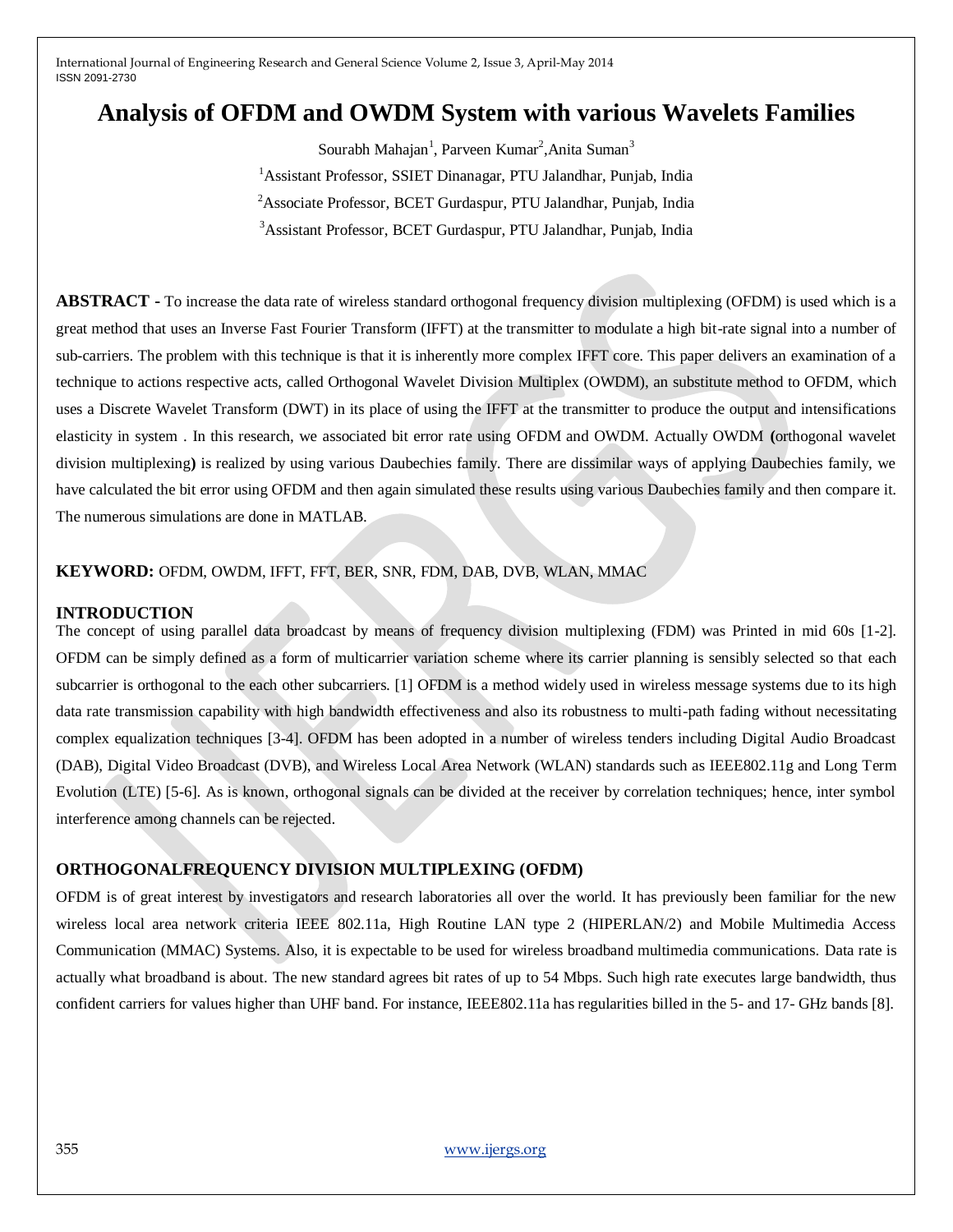

# **OFDM BLOCK DIAGRAM**

The Orthogonal Frequency Division Multiplexing is a MCM technique that is broadly putative and most frequently used today. In OFDM system, the modulation and demodulation can be applied easily by means of IDFT and DFT operators. In such a system, conversely, the involvement data bits are actually reduced by a rectangular opening and the wrapper of the spectrum takes the forms of sinc (w) which create rather high side lobes. This leads to rather high nosiness when the station deficiencies can't be fully remunerated. [9]

# **ORTHOGONALITY**

In order to assure a high spectral efficiency the sub channel waveforms must have overlapping transmit spectra. Nevertheless, to enable simple separation of these overlapping sub channels at the receiver they need to be orthogonal. Orthogonality is a property that allows the signals to be perfectly transmitted over a common channel and detected without interference. However, loss of Orthogonality results in blurring between these information signals and degradation in communications this is the result of the symbol time equivalent to the inverse of the carrier spacing. The sinc shape has a narrow main lobe with many side lobes that decay slowly with the magnitude of the frequency modification away from the centre. Every carrier has a highest at its centre frequency and nulls evenly spaced with a frequency slit equal to the mover spacing. [10]

#### **DWT**

356 [www.ijergs.org](http://www.ijergs.org/) The foundations of the DWT go back to 1976 when Croiser, Esteban, and Galand devised a method to decay discrete time signals. Crochiere, Weber, and Flanagan did a parallel work on coding of communication signals in the same year. They named their examination scheme as sub band coding. In 1983, Burt defined a technique very parallel to sub band coding and named it pyramidal coding which is also known as multi resolution analysis. Later in 1989, Vetterli and Le Gall made some enhancements to the sub band coding scheme, eradicating the existing severance in the pyramidal coding scheme. A complete exposure of the discrete wavelet transform and theory of multi tenacity analysis can be originate in a number of articles and books that are obtainable on this topic, and it is beyond the scope of this tutorial. [11] The discrete wavelet transform (DWT), on the other hand, it delivers sufficient information both for examination and synthesis of the original signal, with a significant drop in the computation time. The DWT is considerably easier to gadget when related to the CWT. The basic concepts of the DWT will be introduced in this section along with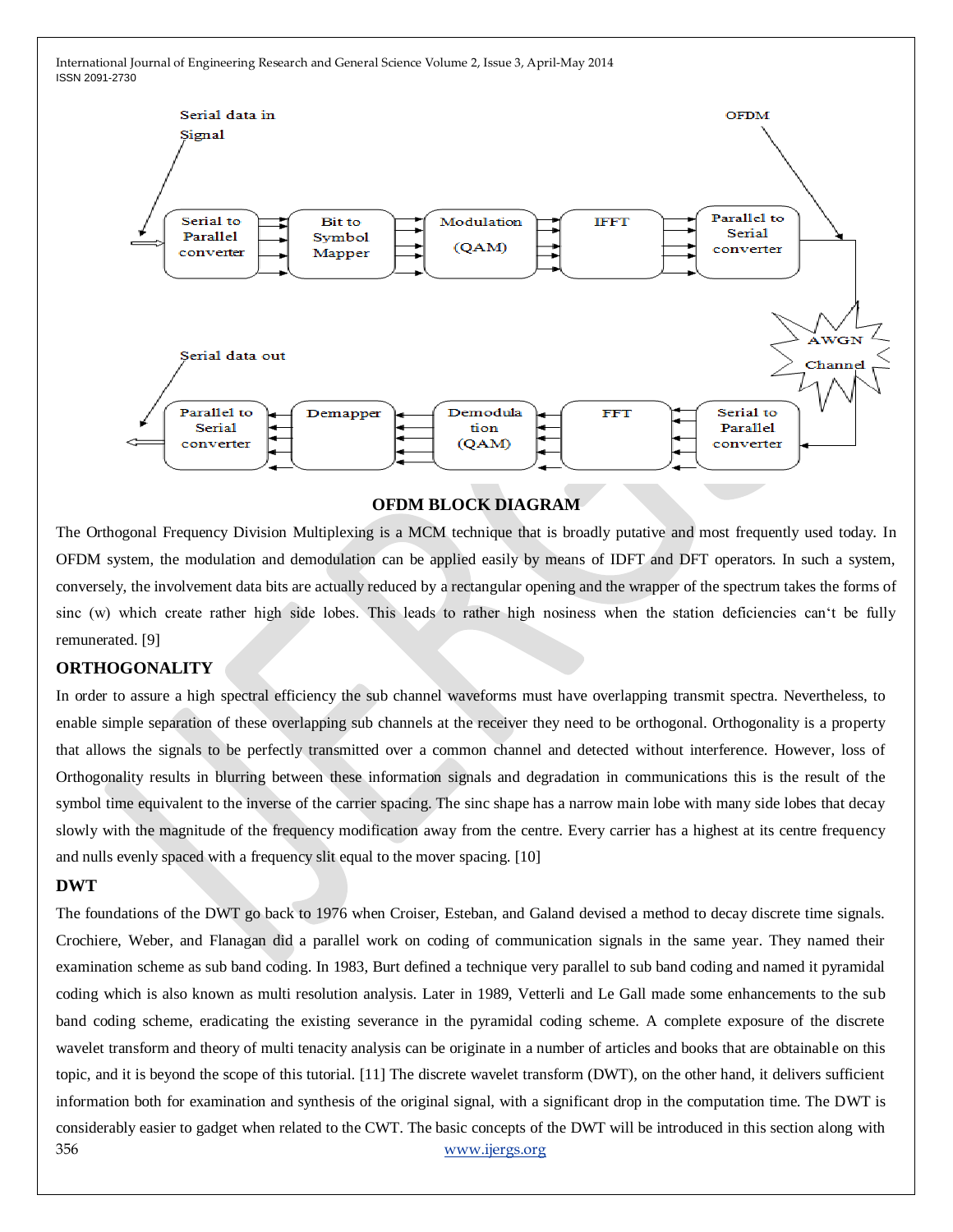its properties and the algorithms used to compute it. As in the previous chapters, examples are providing to aid in the interpretation of the DWT. [11]

# **OWDM**

OWDM is a modulation frontend that has been proposed as an alternative to OFDM. In DWTOWDM, the modulation and demodulation are apprehended by wavelets rather than by Fourier transform. [12] The OFDM device by IFFT"s and FFT"s has some problems. The OFDM grieves from ISI pattern. This is recurrently taken care of by using a adding a cyclic prefix greater than the channel length but this may not constantly be conceivable. This ensues due to loss of Orthogonality due to channel properties.



## **OWDM BLOCK DIAGRAM**

The OFDM requires time and frequency synchronization to get a low bit error rate. Carrier frequency offset- The offset amongst the carrier frequency and the frequency of the local oscillator also causes a large bit error rate. One of these is wavelet transform. The wavelet transform is proposed by many authors, it has a higher degree of side lobe suppression and the loss of orthogonal leads to lesser ISI and ICI. In wavelet OFDM the FFT and IFFT is replace by DWT and IDWT respectively. In DWT -OWDM, the modulation and demodulation are implemented by wavelets rather than by Fourier transform. [7]

# **SIMULATION & RESULTS**

OWDM scheme is shown to be overall quite similar to Orthogonal Frequency Division Multiplexing but with some additional features and value-added characteristics, the aim of this thesis is to examine the outcome of wavelets on the appearance of the Orthogonal Wavelet Division Multiplexing system.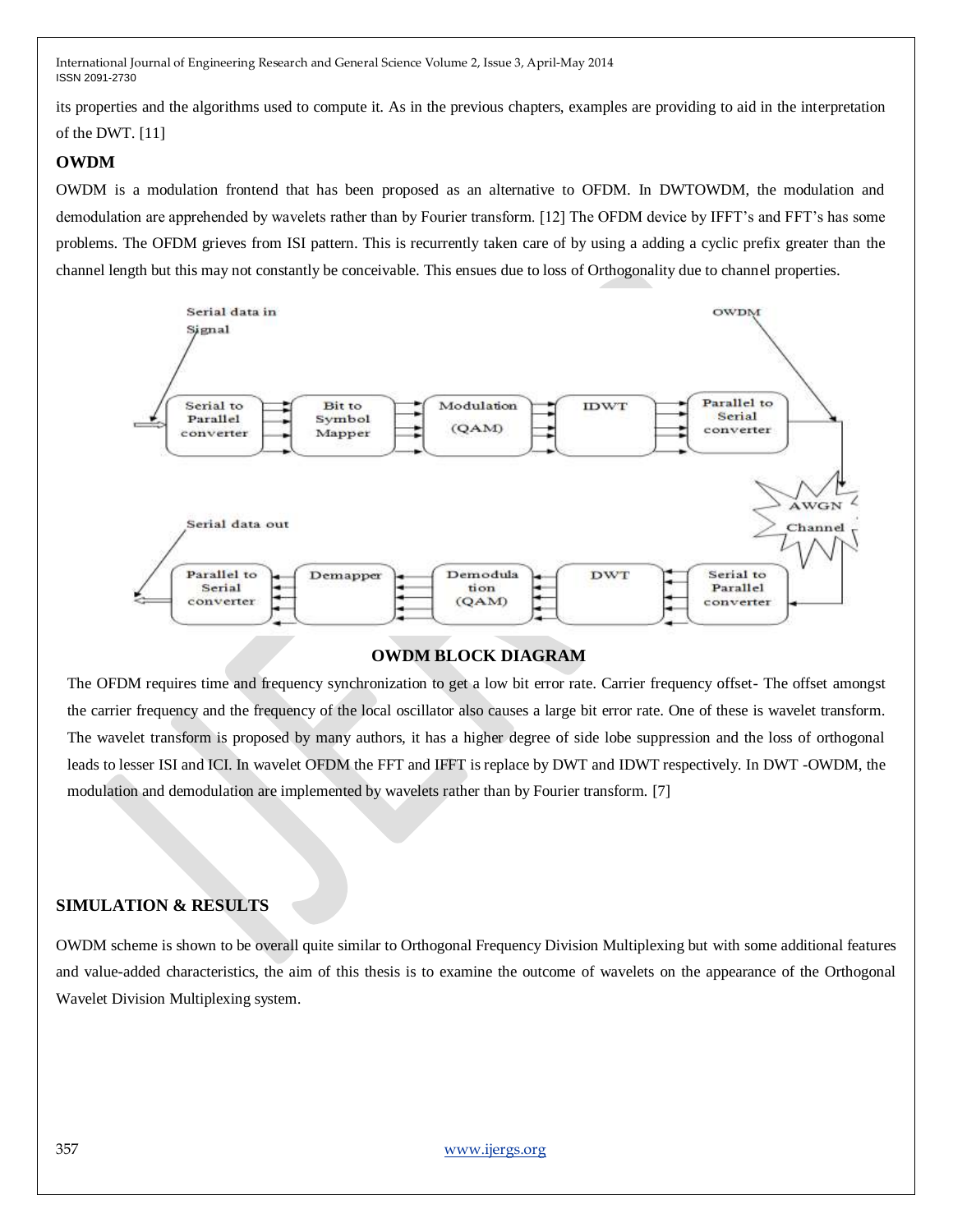

**Bit Error Rate vs. Signal to Noise Ratio for OFDM and OWDM (db1, db2, db3, db4)**

It is a dominant technique that uses an IFFT at the source to modulate a high bit error rate signal onto a number of movers. But it faced one problem that is inherently inflexible and needs a complex IFFT core. To overwhelmed this problem a new system is prearranged that employs the flexible nature of Discrete Wavelet Transform by OWDM in its place of OFDM.

The four wavelets of Daubechies family OWDM (coif1, coif2, db1, db2) are restrained with increasing order to regulate which wavelet translate is the most suited for use in an AWGN channel and degree the presentation in terms of Variance and Signal to noise ratio SNR for AWGN channel in comparison with OFDM and demonstrates the next level examination of new system comparing different wavelets. To parallel the dissimilar wavelets, the buffered Quadrature modulated block (containing the same information for each trial) was passed over the dissimilar wavelet filters. The output from the riddle was passed over the AWGN channel with reducing Signal to Noise Ratio (SNR) and then demodulated





358 [www.ijergs.org](http://www.ijergs.org/)